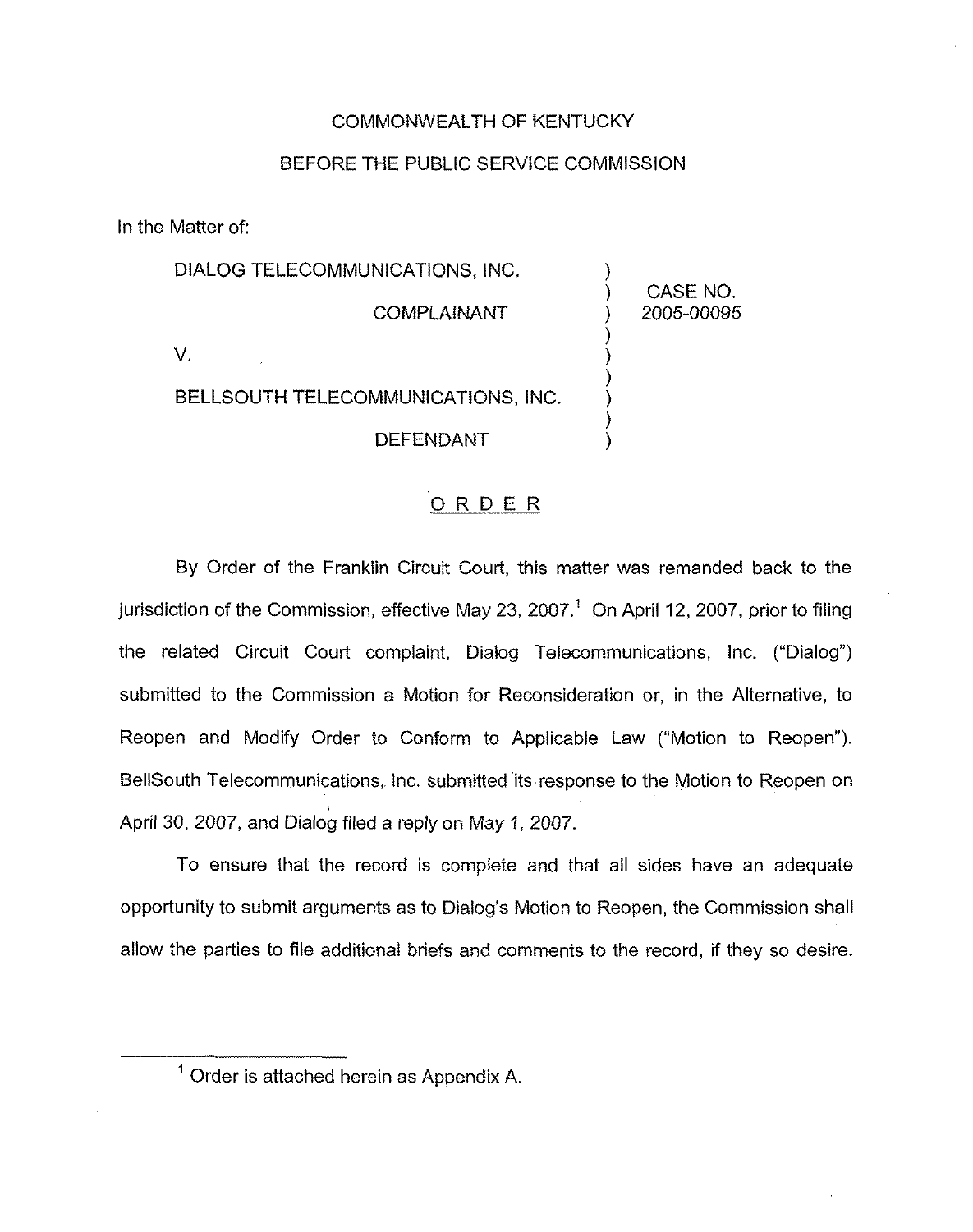All remaining briefs and comments must be filed with the Commission no later than June 15, 2007.

IT IS THEREFORE ORDERED that all parties shall have until June 15, 2007 to submit additional briefs and comments to the record, as related to Dialog's Motion to Reopen.

Done at Frankfort, Kentucky, this  $_{30th$  day of May 2007.

By the Commission

**ATTEST** Executive Director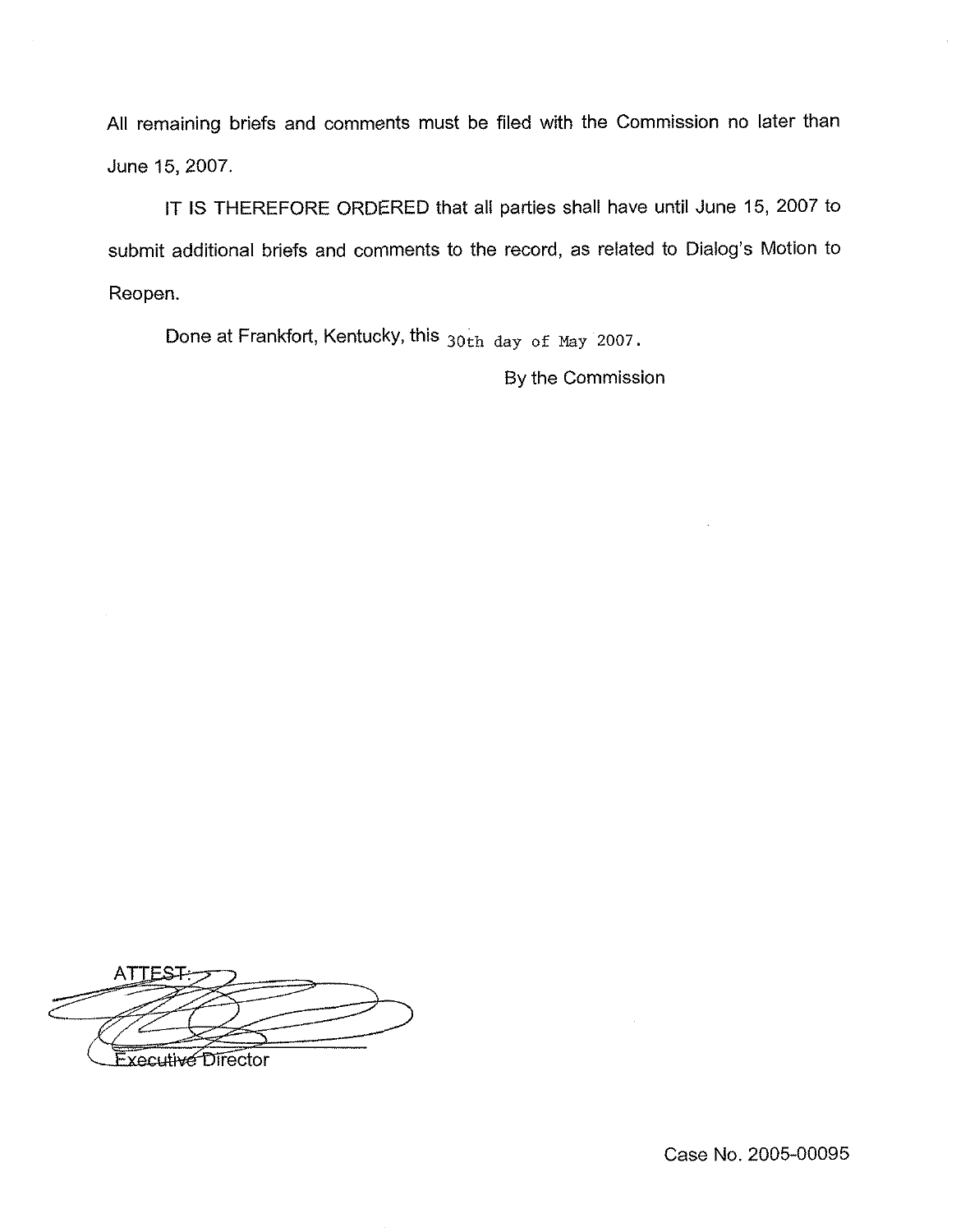# APPENDIX A

# APPENDIX TO AN ORDER OF THE KENTUCKY PUBLIC SERVICE COMMISSION IN CASE NO. 2005-00095 DATED May 30th 2007,

 $\mathcal{A}$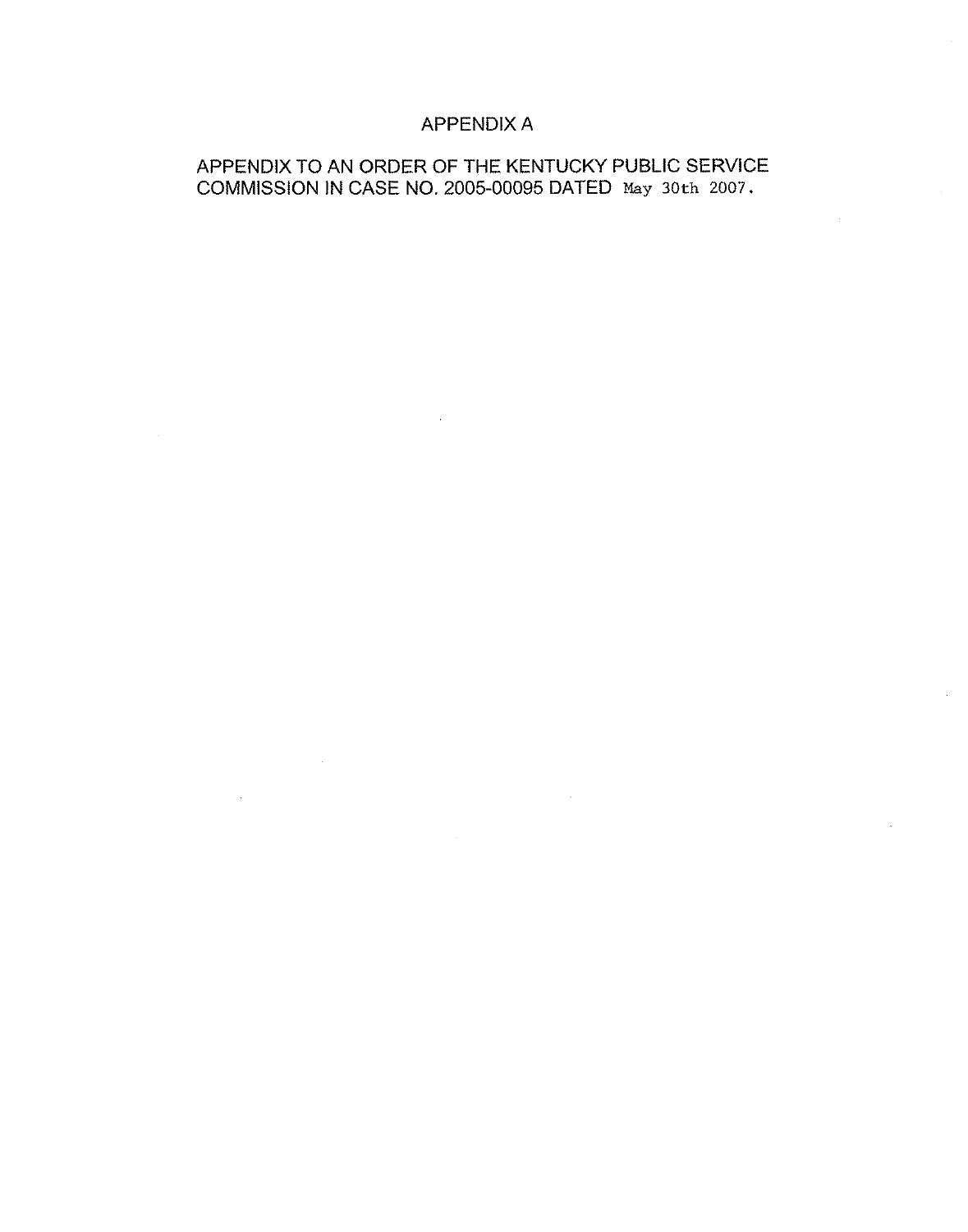### COMMONWEALTH OF KENTUCKY FRANKLIN CIRCUIT COURT DIVISION II 07-Cl-00635

#### DIALOG TELECOMMUNICATIONS, INC,

v.

PUBLIC SERVICE COMMISSION OF KENTUCKY

And

BELLSOUTH TELECOMMUNICATIONS, INC. d/b/a AT&T KENTUCKY DEFENDANTS

#### ORDER GRANTING REMAND

\*\*\*\*\*\*

Having reviewed the motion by the Kentucky Public Service Commission and

through other sufficient advice, IT IS HEREBY ORDERED AND ADJUDGED that the

Motion to Remand for further proceedings is GRANTED. This matter is remanded to

the Commission and the Plaintiff's complaint is dismissed with out prejudice.

Thomas D. Wingate, Judge Franklin Circuit Court Division II

Entered

# **ENTERED**

MAY 23 2007

FRANKLIN CIRCUIT COURT SALLY JUMP: CLERK

PLAINTIFF